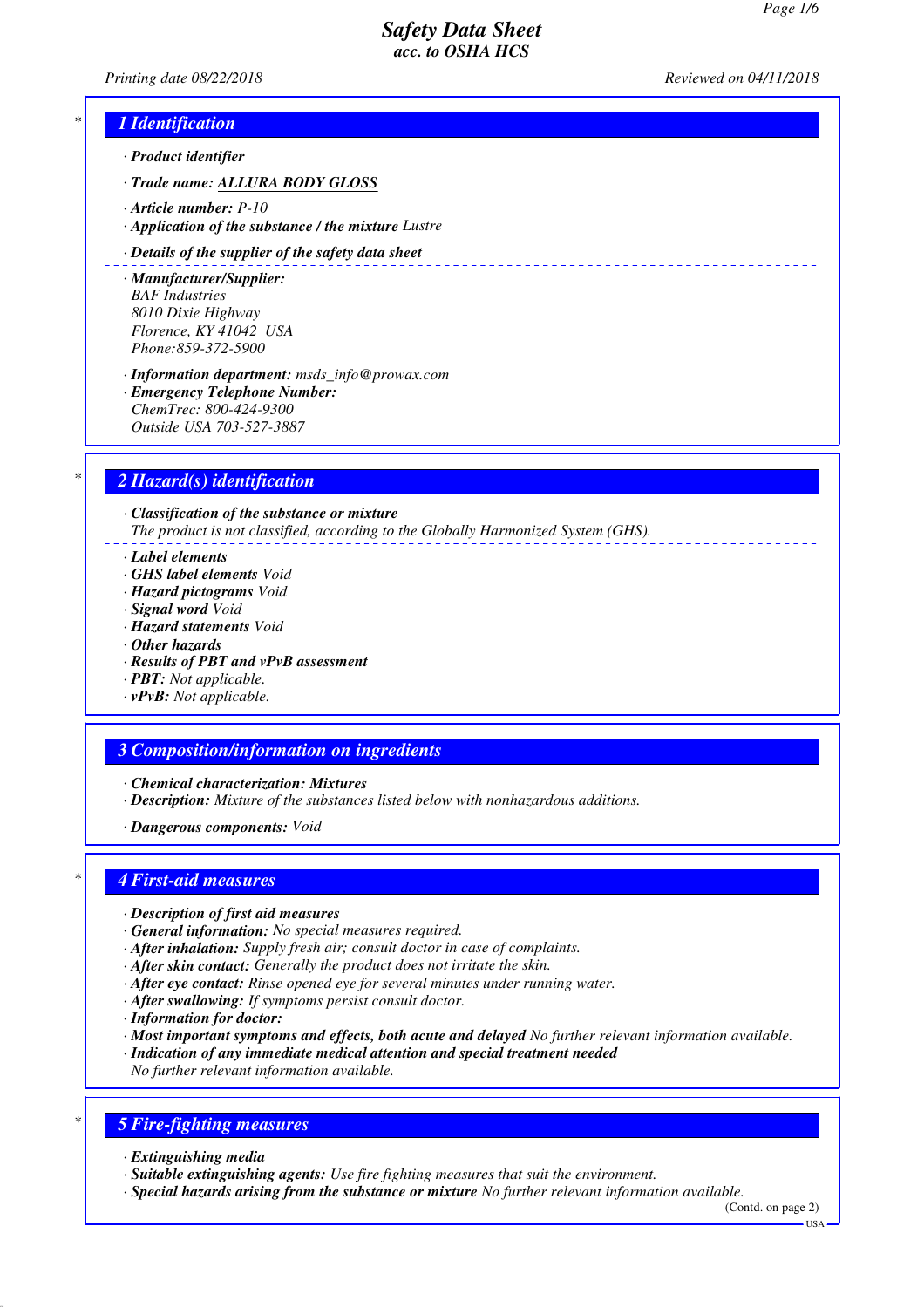*Printing date 08/22/2018 Reviewed on 04/11/2018*

(Contd. of page 1)

*Trade name: ALLURA BODY GLOSS*

*· Advice for firefighters*

*· Protective equipment: No special measures required.*

### *\* 6 Accidental release measures*

- *· Personal precautions, protective equipment and emergency procedures Not required.*
- *· Environmental precautions: Dilute with plenty of water.*
- *· Methods and material for containment and cleaning up:*
- *Absorb with liquid-binding material (sand, diatomite, acid binders, universal binders, sawdust).*
- *· Reference to other sections*
- *No dangerous substances are released.*
- *See Section 7 for information on safe handling.*
- *See Section 8 for information on personal protection equipment.*
- *See Section 13 for disposal information.*

### *\* 7 Handling and storage*

#### *· Handling:*

- *· Precautions for safe handling No special measures required.*
- *· Information about protection against explosions and fires: No special measures required.*
- *· Conditions for safe storage, including any incompatibilities*
- *· Storage:*
- *· Requirements to be met by storerooms and receptacles: No special requirements.*
- *· Information about storage in one common storage facility: Not required.*
- *· Further information about storage conditions: None.*
- *· Specific end use(s) No further relevant information available.*

### *8 Exposure controls/personal protection*

- *· Additional information about design of technical systems: No further data; see item 7.*
- *· Control parameters*
- *· Components with limit values that require monitoring at the workplace:*
- *The product does not contain any relevant quantities of materials with critical values that have to be monitored at the workplace.*
- *· Additional information: The lists that were valid during the creation were used as basis.*
- *· Exposure controls*
- *· Personal protective equipment:*
- *· General protective and hygienic measures:*

*The usual precautionary measures for handling chemicals should be followed.*

- *· Breathing equipment: Not required.*
- *· Protection of hands:*

*The glove material has to be impermeable and resistant to the product/ the substance/ the preparation.*

*Due to missing tests no recommendation to the glove material can be given for the product/ the preparation/ the chemical mixture.*

*Selection of the glove material on consideration of the penetration times, rates of diffusion and the degradation*

*· Material of gloves*

*The selection of the suitable gloves does not only depend on the material, but also on further marks of quality and varies from manufacturer to manufacturer. As the product is a preparation of several substances, the resistance of the glove material can not be calculated in advance and has therefore to be checked prior to the application.*

(Contd. on page 3)

USA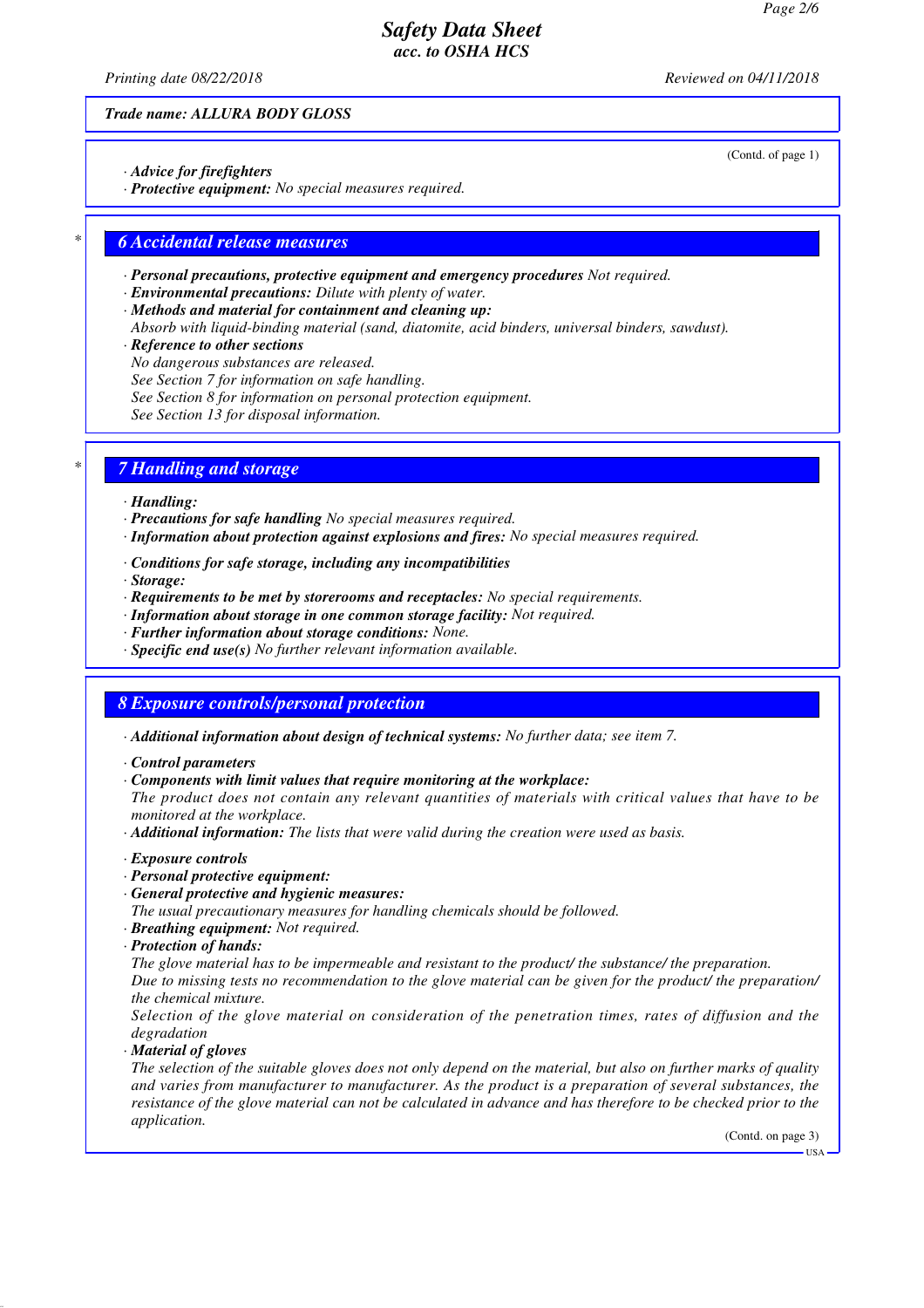(Contd. of page 2)

# *Safety Data Sheet acc. to OSHA HCS*

*Printing date 08/22/2018 Reviewed on 04/11/2018*

#### *Trade name: ALLURA BODY GLOSS*

*· Penetration time of glove material*

*The exact break through time has to be found out by the manufacturer of the protective gloves and has to be observed.*

*· Eye protection: Goggles recommended during refilling.*

## *\* 9 Physical and chemical properties*

| · Information on basic physical and chemical properties    |                                               |
|------------------------------------------------------------|-----------------------------------------------|
| <b>General Information</b>                                 |                                               |
| $\cdot$ Appearance:<br>Form:                               | Fluid                                         |
| Color:                                                     | According to product specification            |
| $\cdot$ Odor:                                              | Characteristic                                |
| $\cdot$ Odor threshold:                                    | Not determined.                               |
| $\cdot$ pH-value at 20 °C (68 °F):                         | 6.3                                           |
| $\cdot$ Change in condition                                |                                               |
| <b>Melting point/Melting range:</b>                        | Undetermined.                                 |
| <b>Boiling point/Boiling range:</b>                        | 100 °C (212 °F)                               |
| · Flash point:                                             | Not applicable.                               |
| · Flammability (solid, gaseous):                           | Not applicable.                               |
| · Decomposition temperature:                               | Not determined.                               |
| · Auto igniting:                                           | Product is not selfigniting.                  |
| · Danger of explosion:                                     | Product does not present an explosion hazard. |
| · Explosion limits:                                        |                                               |
| Lower:                                                     | Not determined.                               |
| <b>Upper:</b>                                              | Not determined.                               |
| $\cdot$ Vapor pressure at 20 °C (68 °F):                   | 23 hPa (17.3 mm Hg)                           |
| $\cdot$ Density at 20 °C (68 °F):                          | $1.0006$ g/cm <sup>3</sup> (8.35 lbs/gal)     |
| · Relative density                                         | Not determined.                               |
| · Vapor density                                            | Not determined.                               |
| $\cdot$ Evaporation rate                                   | Not determined.                               |
| · Solubility in / Miscibility with                         |                                               |
| Water:                                                     | Fully miscible.                               |
| · Partition coefficient (n-octanol/water): Not determined. |                                               |
| · Viscosity:                                               |                                               |
| Dynamic at 20 °C (68 °F):                                  | $0.952$ mPas                                  |
| Kinematic at 40 °C (104 °F):                               | $<20.5$ mm <sup>2</sup> /s                    |
| · Solvent content:                                         |                                               |
| Organic solvents:                                          | $0.0\%$                                       |
| Water:                                                     | $99.2\%$                                      |
| <b>VOC</b> content:                                        | $0.02\%$                                      |
|                                                            | $0.2$ g/l / 0.00 lb/gal                       |
| <i>Solids content:</i>                                     | $0.7\%$                                       |
| $·$ Other information                                      | No further relevant information available.    |
|                                                            |                                               |

# *\* 10 Stability and reactivity*

*· Reactivity No further relevant information available.*

(Contd. on page 4)

USA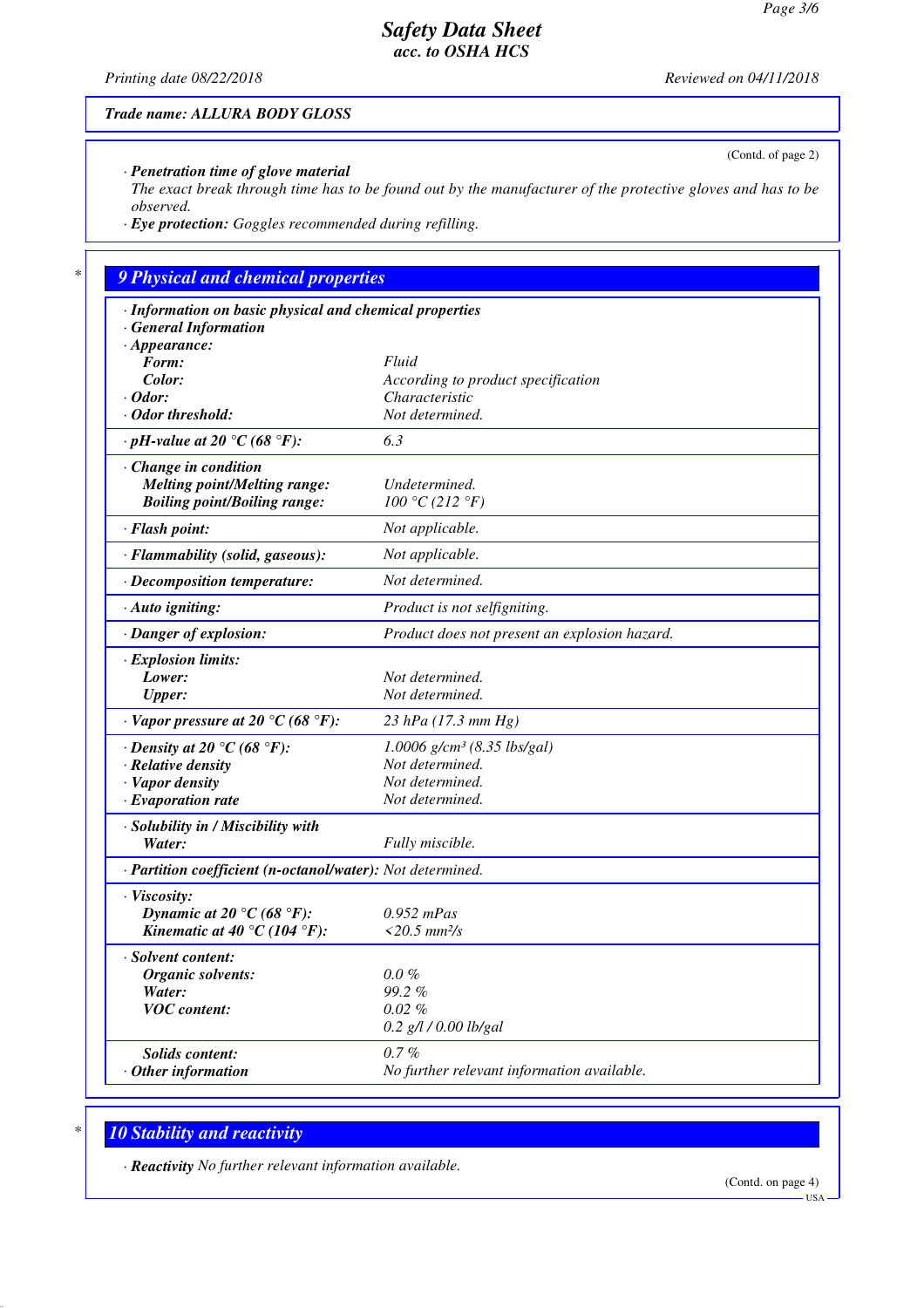*Printing date 08/22/2018 Reviewed on 04/11/2018*

(Contd. of page 3)

*Trade name: ALLURA BODY GLOSS*

- *· Chemical stability*
- *· Thermal decomposition / conditions to be avoided: No decomposition if used according to specifications.*
- *· Possibility of hazardous reactions No dangerous reactions known.*
- *· Conditions to avoid No further relevant information available.*
- *· Incompatible materials: No further relevant information available.*
- *· Hazardous decomposition products: No dangerous decomposition products known.*

### *\* 11 Toxicological information*

- *· Information on toxicological effects*
- *· Acute toxicity:*
- *· Primary irritant effect:*
- *· on the skin: No irritant effect.*
- *· on the eye: No irritating effect.*
- *· Sensitization: No sensitizing effects known.*
- *· Additional toxicological information:*
- *The product is not subject to classification according to internally approved calculation methods for preparations:*

*When used and handled according to specifications, the product does not have any harmful effects according to our experience and the information provided to us.*

*· Carcinogenic categories*

#### *· IARC (International Agency for Research on Cancer)*

*111-76-2 2-butoxyethanol 3* 

*d-limonene 3* 

*140-11-4 benzyl acetate 3* 

*· NTP (National Toxicology Program)*

*None of the ingredients is listed.*

*· OSHA-Ca (Occupational Safety & Health Administration)*

*None of the ingredients is listed.*

### *\* 12 Ecological information*

- *· Aquatic toxicity: No further relevant information available.*
- *· Persistence and degradability No further relevant information available.*
- *· Behavior in environmental systems:*
- *· Bioaccumulative potential No further relevant information available.*
- *· Mobility in soil No further relevant information available.*
- *· Additional ecological information:*
- *· General notes: Generally not hazardous for water*
- *· Results of PBT and vPvB assessment*
- *· PBT: Not applicable.*
- *· vPvB: Not applicable.*
- *· Other adverse effects No further relevant information available.*

### *13 Disposal considerations*

- *· Waste treatment methods*
- *· Recommendation: Smaller quantities can be disposed of with household waste.*
- *· Uncleaned packagings:*
- *· Recommendation: Disposal must be made according to official regulations.*

(Contd. on page 5)

USA

*<sup>·</sup> Toxicity*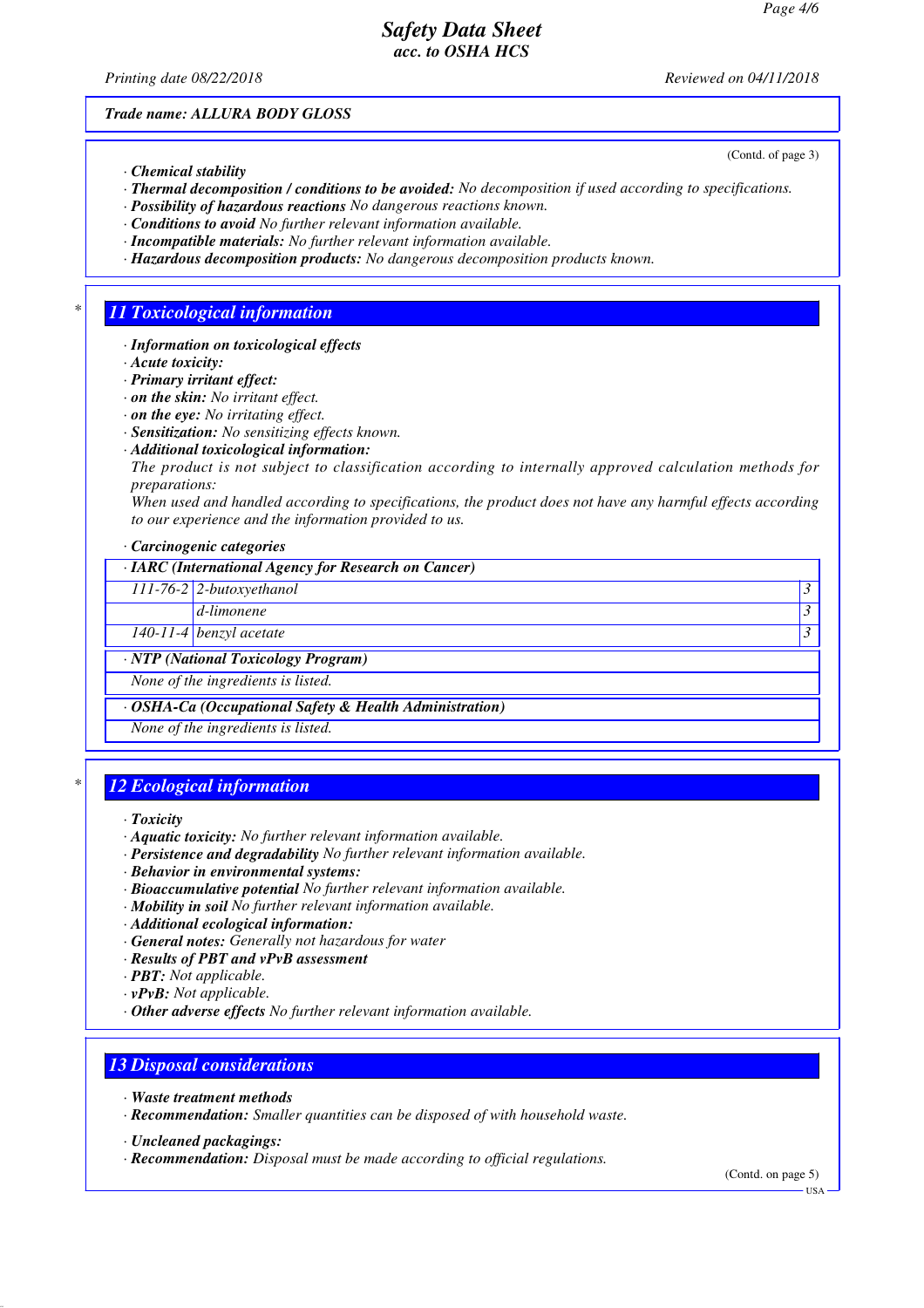*Printing date 08/22/2018 Reviewed on 04/11/2018*

(Contd. of page 4)

#### *Trade name: ALLURA BODY GLOSS*

*· Recommended cleansing agent: Water, if necessary with cleansing agents.*

| <b>14 Transport information</b>                                                     |                 |
|-------------------------------------------------------------------------------------|-----------------|
| $\cdot$ UN-Number<br>· DOT, ADR, ADN, IMDG, IATA                                    | Void            |
| · UN proper shipping name<br>· DOT, ADR, ADN, IMDG, IATA                            | Void            |
| · Transport hazard class(es)                                                        |                 |
| · DOT, ADR, ADN, IMDG, IATA<br>· Class                                              | Void            |
| · Packing group<br>· DOT, ADR, IMDG, IATA                                           | Void            |
| · Environmental hazards:<br>$\cdot$ Marine pollutant:                               | No              |
| · Special precautions for user                                                      | Not applicable. |
| · Transport in bulk according to Annex II of<br><b>MARPOL73/78 and the IBC Code</b> | Not applicable. |
| · UN "Model Regulation":                                                            | Void            |

#### *\* 15 Regulatory information*

*· Safety, health and environmental regulations/legislation specific for the substance or mixture · Sara*

*· Section 355 (extremely hazardous substances):*

*None of the ingredients is listed.*

- *· Section 313 (Specific toxic chemical listings):*
- *111-76-2 2-butoxyethanol*
- *· TSCA (Toxic Substances Control Act) All ingredients are listed*

*· Proposition 65*

*· Chemicals known to cause cancer:*

*None of the ingredients is listed.*

*· Chemicals known to cause reproductive toxicity for females:*

*None of the ingredients is listed.*

*· Chemicals known to cause reproductive toxicity for males:*

*None of the ingredients is listed.*

*· Chemicals known to cause developmental toxicity:*

*None of the ingredients is listed.*

*· Carcinogenic categories*

*· EPA (Environmental Protection Agency)*

*111-76-2 2-butoxyethanol NL*

*· TLV (Threshold Limit Value established by ACGIH)*

*111-76-2 2-butoxyethanol A3*

*140-11-4 benzyl acetate A4*

*· NIOSH-Ca (National Institute for Occupational Safety and Health)*

*None of the ingredients is listed.*

(Contd. on page 6)

USA